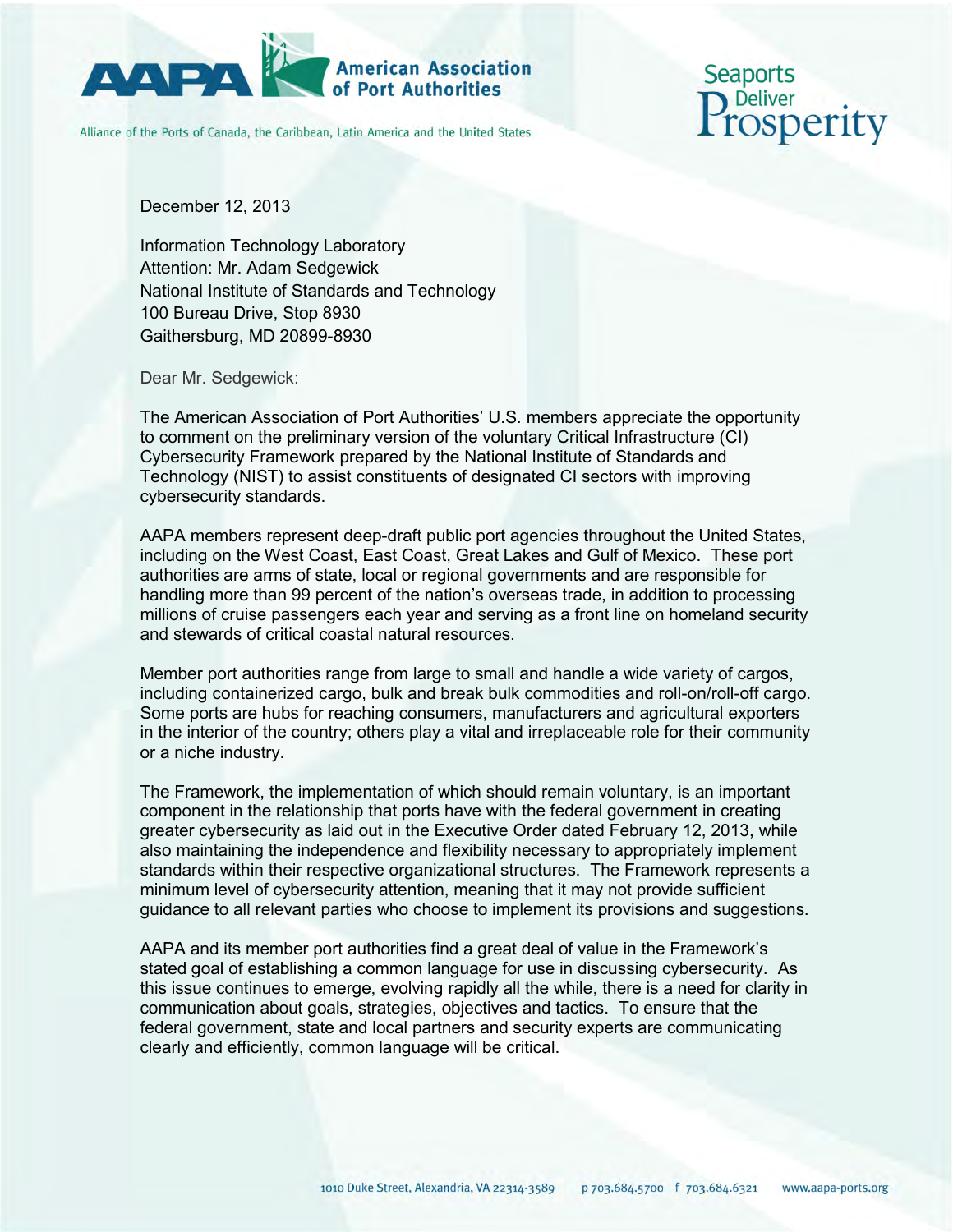Building on existing success is also important. To that end, AAPA is supportive of efforts to utilize and reference existing standards, including those from NIST and the International Standards Organization. Taking advantage of existing standards ensures that efforts within the federal government will not be duplicated, and it increases the chance of compliance as organizations can be assured that the Framework builds on best practices and requirements and does not compete with them.

While AAPA finds value in making distinctions between the various tiers of implementation, the Framework does not make it easy or intuitive for the user to determine where his/her organization falls within the tiers or to which tier his/her organization should aspire. A voluntary self-assessment tool within each tier would make that portion of the Framework more meaningful to a user.

Similarly, the Framework would be more useful were it structured in a way that better addresses the differences within CI agencies, by allowing more flexibility for organizations to implement the Framework. Explicitly addressing compensating controls, for example, would allow CI agencies of different sizes and structures to achieve some form of implementation that makes sense for their organizations. The Framework should discuss the use of compensating controls in its current form, rather than in a later iteration, in the context of a risk assessment that an organization uses to identify its goals and the risk it is willing to assume.

A greater emphasis should be placed on Industrial Control Systems, such as for Supervisory Control and Data Acquisition (SCADA). SCADA systems have not necessarily been designed to be secure from an Information Technology perspective, and therefore there must be more discussion about limiting physical access to core facility systems.

Like other public agencies defined as CI, port authorities have on-going relationships with federal agencies in creating physically secure environments. Generally the Framework may be more beneficial in some respects were a larger discussion made about working with federal agencies in defining the necessary scope of protection. While there is mention of working with local law enforcement, for example, the potential is not sufficiently discussed for partnering with agencies such as the U.S. Coast Guard (USCG), which is the lead agency for port security, while both we and USCG work to learn more about port cybersecurity needs. Ports, as well as other agencies and sectors of CI, have worked to implement physical security standards, hardening a key portion of the nation's border infrastructure against terrorism and crime. As the federal government works to ensure the cyber assets of these entities are similarly hardened, the Framework would be more relevant to port authorities if it discussed how physical security goals and objectives can and should align with cybersecurity goals and objectives.

Finally, AAPA believes that the Framework, unfortunately, falls short of its goal of giving business leaders an understanding of complex cybersecurity implications. The Framework does not communicate at an appropriate level for business leaders; it is more technical in nature and geared toward information technology officers. More helpful to port executives would be a discussion of the strategic importance of